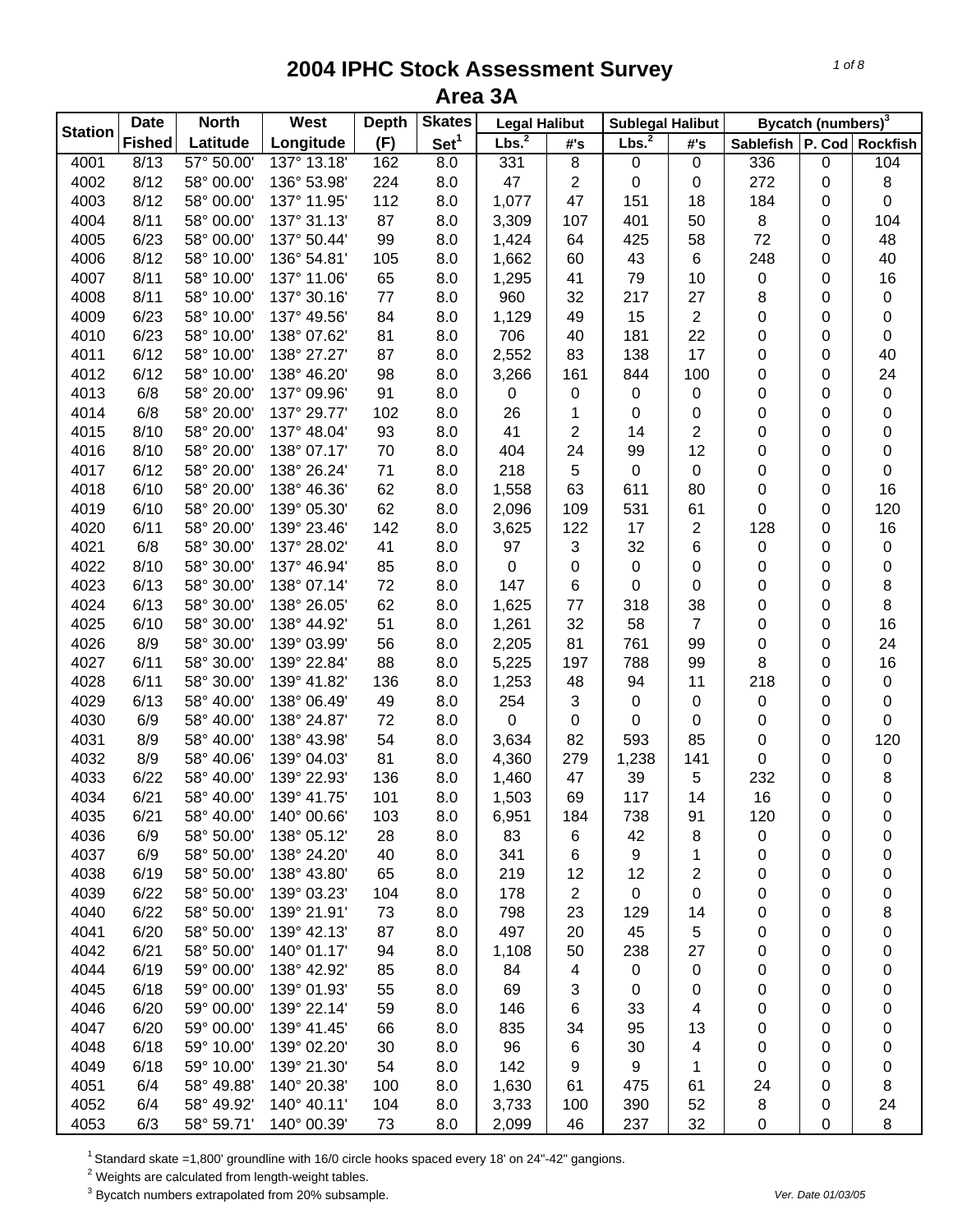| <b>Station</b><br>Set <sup>1</sup><br>Lbs. <sup>2</sup><br>Lbs. <sup>2</sup><br><b>Fished</b><br>Latitude<br>Longitude<br>Sablefish   P. Cod   Rockfish<br>(F)<br>#'s<br>#'s<br>58° 59.89'<br>4054<br>6/4<br>140° 19.69'<br>85<br>8.0<br>1,893<br>44<br>233<br>28<br>0<br>$\pmb{0}$<br>8<br>4055<br>6/6<br>59° 00.19'<br>140° 39.62'<br>99<br>8.0<br>1,516<br>48<br>367<br>45<br>0<br>6/5<br>4056<br>59° 00.10'<br>140° 59.05'<br>105<br>8.0<br>4,325<br>748<br>101<br>0<br>111<br>0<br>6/3<br>$\sqrt{3}$<br>4057<br>59° 10.06'<br>139° 41.27'<br>71<br>8.0<br>71<br>27<br>0<br>0<br>4<br>6/3<br>62<br>55<br>4058<br>59° 09.95'<br>139° 59.91'<br>8.0<br>1,036<br>40<br>447<br>0<br>0<br>6/6<br>0<br>4059<br>59° 10.09'<br>140° 19.64'<br>70<br>8.0<br>4,448<br>394<br>55<br>0<br>100<br>4060<br>6/6<br>59° 09.81'<br>140° 38.59'<br>82<br>8.0<br>1,401<br>35<br>315<br>40<br>0<br>0<br>6/5<br>99<br>0<br>4061<br>59° 10.01'<br>140° 59.42'<br>8.0<br>1,911<br>56<br>344<br>43<br>0<br>6/5<br>59° 10.02'<br>185<br>32<br>$\mathbf{3}$<br>0<br>4062<br>141° 17.82'<br>8.0<br>1,099<br>25<br>360<br>191<br>22<br>4063<br>8/19<br>59° 10.48'<br>141° 37.92'<br>124<br>8.0<br>118<br>71<br>0 | Bycatch (numbers) <sup>3</sup> |
|------------------------------------------------------------------------------------------------------------------------------------------------------------------------------------------------------------------------------------------------------------------------------------------------------------------------------------------------------------------------------------------------------------------------------------------------------------------------------------------------------------------------------------------------------------------------------------------------------------------------------------------------------------------------------------------------------------------------------------------------------------------------------------------------------------------------------------------------------------------------------------------------------------------------------------------------------------------------------------------------------------------------------------------------------------------------------------------------------------------------------------------------------------------------------------------|--------------------------------|
|                                                                                                                                                                                                                                                                                                                                                                                                                                                                                                                                                                                                                                                                                                                                                                                                                                                                                                                                                                                                                                                                                                                                                                                          |                                |
|                                                                                                                                                                                                                                                                                                                                                                                                                                                                                                                                                                                                                                                                                                                                                                                                                                                                                                                                                                                                                                                                                                                                                                                          | $\pmb{0}$                      |
|                                                                                                                                                                                                                                                                                                                                                                                                                                                                                                                                                                                                                                                                                                                                                                                                                                                                                                                                                                                                                                                                                                                                                                                          | 0                              |
|                                                                                                                                                                                                                                                                                                                                                                                                                                                                                                                                                                                                                                                                                                                                                                                                                                                                                                                                                                                                                                                                                                                                                                                          | 0                              |
|                                                                                                                                                                                                                                                                                                                                                                                                                                                                                                                                                                                                                                                                                                                                                                                                                                                                                                                                                                                                                                                                                                                                                                                          | 0                              |
|                                                                                                                                                                                                                                                                                                                                                                                                                                                                                                                                                                                                                                                                                                                                                                                                                                                                                                                                                                                                                                                                                                                                                                                          | 0                              |
|                                                                                                                                                                                                                                                                                                                                                                                                                                                                                                                                                                                                                                                                                                                                                                                                                                                                                                                                                                                                                                                                                                                                                                                          | 0                              |
|                                                                                                                                                                                                                                                                                                                                                                                                                                                                                                                                                                                                                                                                                                                                                                                                                                                                                                                                                                                                                                                                                                                                                                                          | $\,0\,$                        |
|                                                                                                                                                                                                                                                                                                                                                                                                                                                                                                                                                                                                                                                                                                                                                                                                                                                                                                                                                                                                                                                                                                                                                                                          | $\,0\,$                        |
|                                                                                                                                                                                                                                                                                                                                                                                                                                                                                                                                                                                                                                                                                                                                                                                                                                                                                                                                                                                                                                                                                                                                                                                          | $\bf 8$                        |
| 3,698                                                                                                                                                                                                                                                                                                                                                                                                                                                                                                                                                                                                                                                                                                                                                                                                                                                                                                                                                                                                                                                                                                                                                                                    | 16                             |
| 4064<br>6/7<br>59° 20.05'<br>139° 40.52'<br>87<br>8.0<br>0<br>0<br>$\pmb{0}$<br>0<br>0<br>$\mathbf 0$                                                                                                                                                                                                                                                                                                                                                                                                                                                                                                                                                                                                                                                                                                                                                                                                                                                                                                                                                                                                                                                                                    | 0                              |
| 88<br>4065<br>6/7<br>59° 20.04'<br>140° 00.16'<br>8.0<br>66<br>2<br>10<br>1<br>0<br>0                                                                                                                                                                                                                                                                                                                                                                                                                                                                                                                                                                                                                                                                                                                                                                                                                                                                                                                                                                                                                                                                                                    | 0                              |
| 6/7<br>936<br>33<br>4066<br>59° 19.92'<br>140° 19.55'<br>71<br>8.0<br>120<br>16<br>0<br>0                                                                                                                                                                                                                                                                                                                                                                                                                                                                                                                                                                                                                                                                                                                                                                                                                                                                                                                                                                                                                                                                                                | 0                              |
| 77<br>668<br>35<br>368<br>4067<br>7/18<br>8.1<br>42<br>0<br>59° 19.99'<br>140° 39.36'<br>0                                                                                                                                                                                                                                                                                                                                                                                                                                                                                                                                                                                                                                                                                                                                                                                                                                                                                                                                                                                                                                                                                               | 0                              |
| 86<br>73<br>4068<br>7/18<br>59° 19.93'<br>140° 59.06'<br>8.0<br>225<br>29<br>0<br>0<br>2,545                                                                                                                                                                                                                                                                                                                                                                                                                                                                                                                                                                                                                                                                                                                                                                                                                                                                                                                                                                                                                                                                                             | $\pmb{0}$                      |
| 182<br>4069<br>7/20<br>59° 20.00'<br>141° 18.50'<br>8.1<br>767<br>24<br>29<br>3<br>234<br>0                                                                                                                                                                                                                                                                                                                                                                                                                                                                                                                                                                                                                                                                                                                                                                                                                                                                                                                                                                                                                                                                                              | 16                             |
| 7/19<br>102<br>212<br>4070<br>59° 19.68'<br>141° 39.05'<br>8.1<br>4,048<br>98<br>31<br>24<br>0                                                                                                                                                                                                                                                                                                                                                                                                                                                                                                                                                                                                                                                                                                                                                                                                                                                                                                                                                                                                                                                                                           | $\bf 8$                        |
| 7/19<br>121<br>202<br>4071<br>59° 19.70'<br>141° 58.28'<br>8.0<br>125<br>25<br>64<br>4,106<br>0                                                                                                                                                                                                                                                                                                                                                                                                                                                                                                                                                                                                                                                                                                                                                                                                                                                                                                                                                                                                                                                                                          | 0                              |
| 6/8<br>63<br>4072<br>59° 30.09'<br>140° 00.66'<br>8.0<br>22<br>$\overline{2}$<br>43<br>6<br>$\pmb{0}$<br>0                                                                                                                                                                                                                                                                                                                                                                                                                                                                                                                                                                                                                                                                                                                                                                                                                                                                                                                                                                                                                                                                               | $\mathbf 0$                    |
| 6/8<br>124<br>26<br>4073<br>59° 29.97'<br>140° 18.39'<br>8.0<br>1,008<br>0<br>72<br>0<br>0                                                                                                                                                                                                                                                                                                                                                                                                                                                                                                                                                                                                                                                                                                                                                                                                                                                                                                                                                                                                                                                                                               | 16                             |
| 7/18<br>59° 29.65'<br>155<br>4074<br>140° 40.27'<br>8.1<br>774<br>20<br>0<br>226<br>0<br>0                                                                                                                                                                                                                                                                                                                                                                                                                                                                                                                                                                                                                                                                                                                                                                                                                                                                                                                                                                                                                                                                                               | 48                             |
| 7/17<br>59° 30.00'<br>925<br>4075<br>140° 59.08'<br>159<br>8.0<br>16<br>0<br>0<br>272<br>0                                                                                                                                                                                                                                                                                                                                                                                                                                                                                                                                                                                                                                                                                                                                                                                                                                                                                                                                                                                                                                                                                               | $\bf 8$                        |
| 91<br>2<br>7/20<br>59° 30.00'<br>8.0<br>1,037<br>43<br>14<br>0<br>0<br>4076<br>141° 18.91'                                                                                                                                                                                                                                                                                                                                                                                                                                                                                                                                                                                                                                                                                                                                                                                                                                                                                                                                                                                                                                                                                               | 0                              |
| $\overline{2}$<br>162<br>7/20<br>59° 30.07'<br>88<br>8.0<br>6<br>14<br>0<br>0<br>4077<br>141° 37.34'                                                                                                                                                                                                                                                                                                                                                                                                                                                                                                                                                                                                                                                                                                                                                                                                                                                                                                                                                                                                                                                                                     | $\pmb{0}$                      |
| 825<br>26<br>62<br>8<br>0<br>4078<br>7/16<br>59° 30.13'<br>141° 59.12'<br>97<br>8.0<br>0                                                                                                                                                                                                                                                                                                                                                                                                                                                                                                                                                                                                                                                                                                                                                                                                                                                                                                                                                                                                                                                                                                 | $\pmb{0}$                      |
| 6/8<br>59° 40.02'<br>139° 59.31'<br>238<br>26<br>16<br>4079<br>75<br>8.0<br>2,217<br>95<br>56                                                                                                                                                                                                                                                                                                                                                                                                                                                                                                                                                                                                                                                                                                                                                                                                                                                                                                                                                                                                                                                                                            | $\pmb{0}$                      |
| 4080<br>7/17<br>59° 40.06'<br>140° 59.02'<br>29<br>8.0<br>78<br>3<br>29<br>4<br>0<br>0                                                                                                                                                                                                                                                                                                                                                                                                                                                                                                                                                                                                                                                                                                                                                                                                                                                                                                                                                                                                                                                                                                   | 0                              |
| 7/17<br>213<br>8<br>4081<br>59° 39.80'<br>141° 19.03'<br>36<br>8.0<br>0<br>0<br>0<br>0                                                                                                                                                                                                                                                                                                                                                                                                                                                                                                                                                                                                                                                                                                                                                                                                                                                                                                                                                                                                                                                                                                   | 0                              |
| 7/16<br>4082<br>59° 40.03'<br>141° 38.17'<br>50<br>8.1<br>0<br>9<br>1<br>0<br>0<br>0                                                                                                                                                                                                                                                                                                                                                                                                                                                                                                                                                                                                                                                                                                                                                                                                                                                                                                                                                                                                                                                                                                     | 0                              |
| 159<br>4083<br>7/16<br>59° 40.11'<br>141° 58.25'<br>79<br>8.0<br>8<br>10<br>1<br>0<br>0                                                                                                                                                                                                                                                                                                                                                                                                                                                                                                                                                                                                                                                                                                                                                                                                                                                                                                                                                                                                                                                                                                  | $\bf 8$                        |
| 8<br>4084<br>6/12<br>119<br>2,453<br>82<br>129<br>19<br>59° 39.92'<br>142° 18.23'<br>8.0<br>0                                                                                                                                                                                                                                                                                                                                                                                                                                                                                                                                                                                                                                                                                                                                                                                                                                                                                                                                                                                                                                                                                            | $\mathbf 0$                    |
| 4085<br>6/13<br>59° 39.94'<br>142° 38.07'<br>213<br>642<br>22<br>9<br>312<br>8.0<br>1<br>0                                                                                                                                                                                                                                                                                                                                                                                                                                                                                                                                                                                                                                                                                                                                                                                                                                                                                                                                                                                                                                                                                               | 80                             |
| 4086<br>6/13<br>59° 39.89'<br>142° 57.94'<br>114<br>2,879<br>105<br>39<br>72<br>0<br>8.0<br>290                                                                                                                                                                                                                                                                                                                                                                                                                                                                                                                                                                                                                                                                                                                                                                                                                                                                                                                                                                                                                                                                                          | $\pmb{0}$                      |
| 4087<br>37<br>40<br>251<br>6/15<br>143° 16.78'<br>146<br>8.0<br>5<br>16<br>59° 39.89'<br>1,414                                                                                                                                                                                                                                                                                                                                                                                                                                                                                                                                                                                                                                                                                                                                                                                                                                                                                                                                                                                                                                                                                           | 32                             |
| 6/26<br>59° 39.80'<br>143° 37.12'<br>4088<br>8.0<br>142<br>370<br>77<br>4,986<br>51<br>0<br>0                                                                                                                                                                                                                                                                                                                                                                                                                                                                                                                                                                                                                                                                                                                                                                                                                                                                                                                                                                                                                                                                                            | 72                             |
| 4089<br>6/26<br>59° 39.89'<br>143° 56.95'<br>8.1<br>339<br>71<br>6,308<br>177<br>48<br>0<br>0                                                                                                                                                                                                                                                                                                                                                                                                                                                                                                                                                                                                                                                                                                                                                                                                                                                                                                                                                                                                                                                                                            | 16                             |
| 6/25<br>59° 39.98'<br>144° 16.98'<br>87<br>4090<br>8.0<br>4,800<br>138<br>254<br>33<br>0<br>0                                                                                                                                                                                                                                                                                                                                                                                                                                                                                                                                                                                                                                                                                                                                                                                                                                                                                                                                                                                                                                                                                            | 0                              |
| 6/25<br>59° 40.30'<br>79<br>220<br>13<br>$\overline{2}$<br>4091<br>144° 36.25'<br>8.0<br>8<br>0<br>0                                                                                                                                                                                                                                                                                                                                                                                                                                                                                                                                                                                                                                                                                                                                                                                                                                                                                                                                                                                                                                                                                     | 0                              |
| 6/12<br>171<br>37<br>73<br>4092<br>59° 49.87'<br>141° 58.87'<br>8.0<br>6<br>10<br>0<br>0                                                                                                                                                                                                                                                                                                                                                                                                                                                                                                                                                                                                                                                                                                                                                                                                                                                                                                                                                                                                                                                                                                 | 0                              |
| 4093<br>6/12<br>59° 49.78'<br>51<br>8.0<br>61<br>9<br>0<br>142° 18.14'<br>4,648<br>97<br>0                                                                                                                                                                                                                                                                                                                                                                                                                                                                                                                                                                                                                                                                                                                                                                                                                                                                                                                                                                                                                                                                                               | 0                              |
| 4094<br>6/13<br>59° 50.14'<br>142° 38.33'<br>8.0<br>3<br>0<br>91<br>2,310<br>55<br>18<br>0                                                                                                                                                                                                                                                                                                                                                                                                                                                                                                                                                                                                                                                                                                                                                                                                                                                                                                                                                                                                                                                                                               | 0                              |
| 5<br>6/14<br>59° 49.98'<br>142° 58.40'<br>489<br>16<br>0<br>4095<br>93<br>8.0<br>1<br>0                                                                                                                                                                                                                                                                                                                                                                                                                                                                                                                                                                                                                                                                                                                                                                                                                                                                                                                                                                                                                                                                                                  | 0                              |
| 4096<br>59° 49.68'<br>143° 17.79'<br>1,950<br>53<br>6/15<br>120<br>8.0<br>47<br>6<br>48<br>0                                                                                                                                                                                                                                                                                                                                                                                                                                                                                                                                                                                                                                                                                                                                                                                                                                                                                                                                                                                                                                                                                             | 0                              |
| 4097<br>6/15<br>143° 37.81'<br>22<br>3<br>59° 50.04'<br>152<br>8.0<br>2,107<br>51<br>158<br>0                                                                                                                                                                                                                                                                                                                                                                                                                                                                                                                                                                                                                                                                                                                                                                                                                                                                                                                                                                                                                                                                                            | 24                             |
| 4098<br>143° 58.87'<br>31<br>239<br>6/26<br>59° 49.80'<br>50<br>8.0<br>780<br>0<br>0<br>30                                                                                                                                                                                                                                                                                                                                                                                                                                                                                                                                                                                                                                                                                                                                                                                                                                                                                                                                                                                                                                                                                               | $\pmb{0}$                      |
| 4099<br>116<br>6/25<br>59° 49.99'<br>144° 18.17'<br>34<br>8.0<br>2<br>41<br>6<br>8<br>0                                                                                                                                                                                                                                                                                                                                                                                                                                                                                                                                                                                                                                                                                                                                                                                                                                                                                                                                                                                                                                                                                                  | 0                              |
| 6/14<br>4100<br>59° 59.77'<br>142° 39.55'<br>42<br>8.0<br>3,154<br>67<br>68<br>9<br>0<br>0                                                                                                                                                                                                                                                                                                                                                                                                                                                                                                                                                                                                                                                                                                                                                                                                                                                                                                                                                                                                                                                                                               | 0                              |
| 4101<br>6/14<br>59° 59.98'<br>142° 59.33'<br>61<br>8.0<br>80<br>$\overline{c}$<br>9<br>1<br>0<br>0                                                                                                                                                                                                                                                                                                                                                                                                                                                                                                                                                                                                                                                                                                                                                                                                                                                                                                                                                                                                                                                                                       | 0                              |
| 4102<br>7/9<br>59° 19.91'<br>146° 16.07'<br>153<br>1,327<br>47<br>181<br>23<br>8<br>0<br>8.0                                                                                                                                                                                                                                                                                                                                                                                                                                                                                                                                                                                                                                                                                                                                                                                                                                                                                                                                                                                                                                                                                             | 48                             |
| 7/8<br>4103<br>59° 19.87'<br>146° 34.35'<br>80<br>75<br>10<br>0<br>8.0<br>1,336<br>43<br>0                                                                                                                                                                                                                                                                                                                                                                                                                                                                                                                                                                                                                                                                                                                                                                                                                                                                                                                                                                                                                                                                                               | 0                              |
| 4104<br>7/8<br>132<br>0<br>59° 20.13'<br>146° 55.13'<br>105<br>8.0<br>1,448<br>58<br>17<br>104                                                                                                                                                                                                                                                                                                                                                                                                                                                                                                                                                                                                                                                                                                                                                                                                                                                                                                                                                                                                                                                                                           | $\pmb{0}$                      |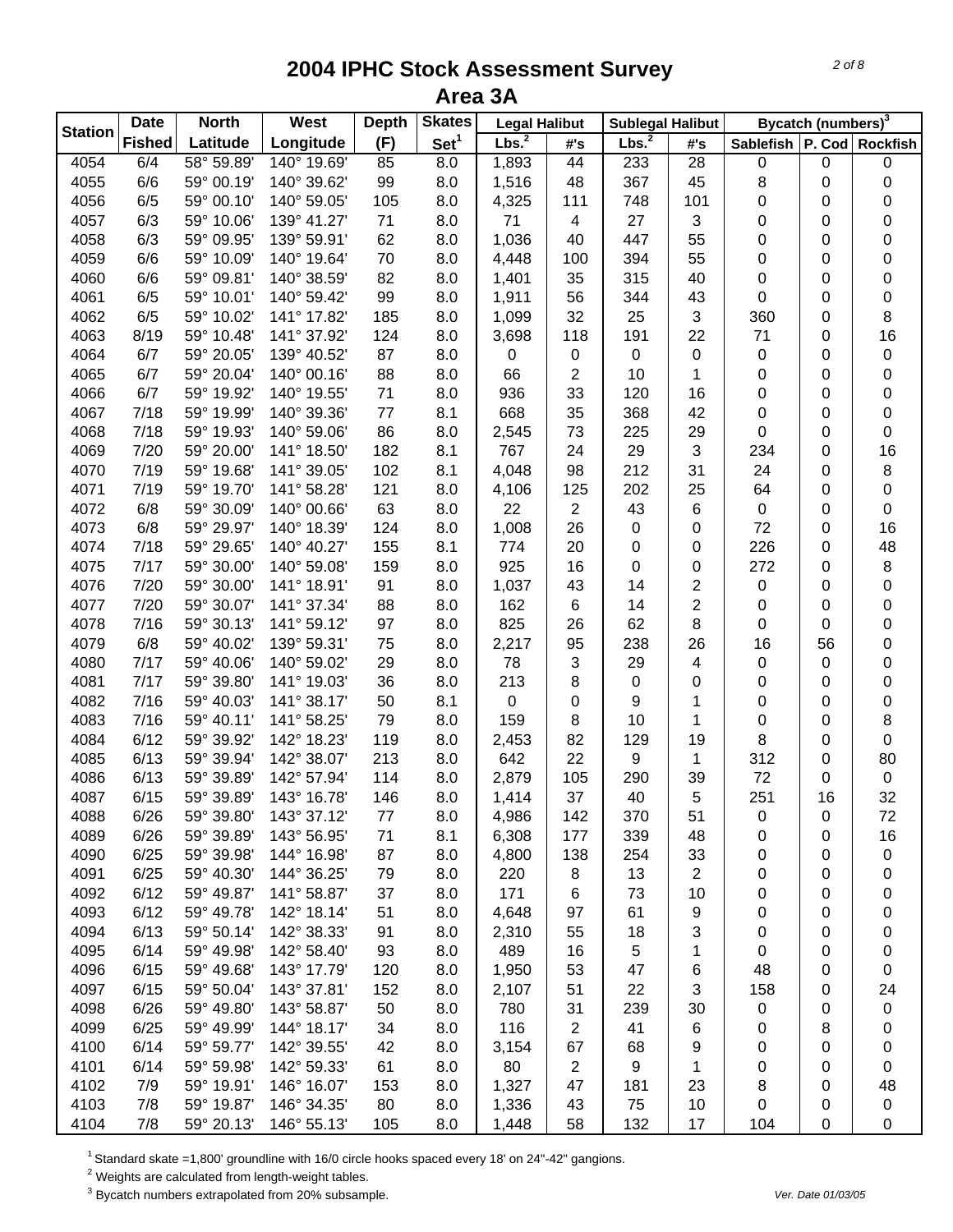| <b>Station</b> | <b>Date</b>   | <b>North</b>             | West                       | <b>Depth</b> | <b>Skates</b>    | <b>Legal Halibut</b> |                 | <b>Sublegal Halibut</b> |                         |                               | Bycatch (numbers) <sup>3</sup> |             |
|----------------|---------------|--------------------------|----------------------------|--------------|------------------|----------------------|-----------------|-------------------------|-------------------------|-------------------------------|--------------------------------|-------------|
|                | <b>Fished</b> | Latitude                 | Longitude                  | (F)          | Set <sup>1</sup> | Lbs. <sup>2</sup>    | #'s             | Lbs. <sup>2</sup>       | #'s                     | Sablefish   P. Cod   Rockfish |                                |             |
| 4105           | 7/8           | 59° 20.00'               | 147° 14.33'                | 102          | 8.0              | 1,521                | $\overline{78}$ | 110                     | 13                      | 16                            | 0                              | $\mathbf 0$ |
| 4106           | 7/10          | 59° 29.76'               | 145° 16.28'                | 87           | 8.0              | 5,967                | 162             | 234                     | 29                      | 0                             | 8                              | 168         |
| 4107           | 7/9           | 59° 30.08'               | 145° 55.09'                | 96           | 8.0              | 2,520                | 126             | 214                     | 24                      | 0                             | 0                              | $\pmb{0}$   |
| 4108           | 7/1           | 59° 29.94'               | 146° 35.02'                | 47           | 8.0              | 1,925                | 63              | 214                     | 29                      | 0                             | 0                              | 8           |
| 4109           | 7/2           | 59° 30.18'               | 146° 53.78'                | 99           | 8.1              | 705                  | 29              | 37                      | $\overline{\mathbf{4}}$ | 0                             | 0                              | $\pmb{0}$   |
| 4110           | 7/2           | 59° 29.98'               | 147° 13.79'                | 116          | 8.0              | 1,597                | 47              | 83                      | 10                      | 88                            | 0                              | 40          |
| 4111           | 7/3           | 59° 29.88'               | 147° 34.75'                | 61           | 8.0              | 126                  | $\overline{7}$  | 59                      | $\overline{7}$          | $\pmb{0}$                     | 0                              | $\pmb{0}$   |
| 4112           | 7/10          | 59° 39.91'               | 145° 33.93'                | 58           | 8.0              | 211                  | 12              | 13                      | $\overline{2}$          | 0                             | 0                              | $\pmb{0}$   |
| 4113           | 6/30          | 59° 40.14'               | 145° 53.19'                | 43           | 8.0              | 2,737                | 118             | 628                     | 79                      | 0                             | 0                              | $\pmb{0}$   |
| 4114           | 7/1           | 59° 40.11'               | 146° 13.72'                | 44           | 8.1              | 1,266                | 56              | 525                     | 73                      | 0                             | 0                              | $\pmb{0}$   |
| 4115           | 7/1           | 59° 40.12'               | 146° 34.52'                | 46           | 8.1              | 3,125                | 93              | 341                     | 45                      | 0                             | 16                             | 16          |
| 4116           | 7/2           | 59° 40.00'               | 146° 53.17'                | 60           | 8.0              | 99                   | $\,6\,$         | 5                       | 1                       | 0                             | 0                              | $\pmb{0}$   |
| 4117           | 7/3           | 59° 40.39'               | 147° 14.16'                | 83           | 8.0              | 1,102                | 65              | 489                     | 64                      | 0                             | 16                             | 0           |
| 4118           | 7/3           | 59° 40.06'               | 147° 33.05'                | 63           | 8.0              | 1,113                | 41              | 95                      | 11                      | 0                             | 0                              | 0           |
| 4119           | 6/24          | 59° 50.04'               | 144° 58.20'                | 109          | 8.0              | 571                  | 18              | 41                      | $\overline{\mathbf{4}}$ | 0                             | 8                              | 0           |
| 4120           | 6/30          | 59° 50.09'               | 145° 53.12'                | 55           | 8.0              | 64                   | 1               | 0                       | 0                       | 0                             | 0                              | 0           |
| 4121           | 6/30          | 59° 49.99'               | 146° 13.32'                | 33           | 8.0              | 2,427                | 138             | 890                     | 106                     | 0                             | 0                              | 0           |
| 4122           | 6/29          | 59° 49.89'               | 146° 33.31'                | 36           | 8.0              | 3,551                | 123             | 516                     | 69                      | 0                             | 0                              | 0           |
| 4123           | 6/29          | 59° 49.92'               | 146° 53.14'                | 43           | 8.0              | 935                  | 62              | 845                     | 111                     | 0                             | 0                              | 0           |
| 4124           | 7/4           | 59° 49.99'               | 147° 13.24'                | 81           | 8.0              | 1,947                | 121             | 563                     | 64                      | 8                             | 56                             | 0           |
| 4125           | 6/24          | 59° 59.94'               | 144° 39.80'                | 126          | 8.0              | 161                  | $\overline{7}$  | 17                      | $\overline{2}$          | 24                            | 8                              | 0           |
| 4126           | 6/24          | 59° 59.90'               | 144° 58.84'                | 73           | 8.0              | 52                   | $\mathbf{2}$    | $\pmb{0}$               | 0                       | 0                             | 0                              | 0           |
| 4127           | 6/23          | 60° 00.27'               | 145° 18.97'                | 66           | 8.0              | 92                   | 5               | 8                       | 1                       | 0                             | 0                              | 0           |
| 4128           | 6/22          | 60° 00.05'               | 146° 12.19'                | 34           | 8.0              | 3,456                | 124             | 676                     | 88                      | 0                             | 0                              | 8           |
| 4129           | 6/29          | 60° 00.07'               | 146° 32.10'                | 35           | 8.0              | 200                  | 13              | 115                     | 19                      | 0                             | 0                              | $\pmb{0}$   |
| 4130           | 7/4           | 60° 00.07'               | 146° 52.35'                | 80           | 8.0              | 50                   | 3               | 19                      | $\sqrt{3}$              | 0                             | 0                              | 0           |
| 4131           | 7/4           | 60° 00.04'               | 147° 11.50'                | 102          | 8.0              | 416                  | 20              | 69                      | 8                       | 16                            | 80                             | 0           |
| 4132           | 6/23          | 60° 10.21'               | 145° 30.98'                | 45           | 8.0              | 434                  | 20              | 65                      | 8                       | 0                             | 0                              | 0           |
| 4133           | 6/22          | 60° 09.57'               | 145° 51.21'                | 56           | 8.0              | 245                  | 11              | 44                      | 5                       | 0                             | 0                              | $\pmb{0}$   |
| 4134           | 6/22          | 60° 09.58'               | 146° 11.88'                | 43           | 8.0              | 582                  | 35              | 131                     | 21                      | 0                             | 0                              | $\pmb{0}$   |
| 4135           | 7/12          | 60° 10.21'               | 147° 30.95'                | 37           | 8.0              | 1,609                | 88              | 760                     | 106                     | 0                             | 8                              | 16          |
| 4136           | 7/12          | 60° 09.82'               | 147° 50.62'                | 181          | 8.0              | 1,439                | 71              | 287                     | 36                      | 24                            | 8                              | 0           |
| 4137           | 7/12          | 60° 19.96'               | 147° 31.08'                | 71           | 8.1              | 1,486                | 62              | 137                     | 17                      | $\pmb{0}$                     | 40                             | 8           |
| 4138           | 6/21          | 60° 29.98'               | 146° 29.26'                | 36           | 8.0              | 422                  | 22              | 344                     | 43                      | 0                             | 0                              | $\pmb{0}$   |
| 4139           | 6/21          | 60° 29.88'               | 146° 48.54'                | 212          | 8.0              | 393                  | 14              | 11                      | 1                       | 57                            | 0                              | 0           |
| 4140           | 7/11          | 60° 29.77'               | 147° 09.91'                | 93           | 8.0              | 912                  | 39              | 106                     | 14                      | 8                             | 24                             | 0           |
| 4141           | 7/11          | 60° 29.96'               | 147° 29.52'                | 109          | 8.0              | 367                  | 15              | 141                     | 20                      | $\mathbf 0$                   | 16                             | 8           |
| 4142           | 6/17          | 60° 29.05'               | 147° 50.08'                | 229          | 8.0              | 1,332                | 43              | 29                      | 3                       | 176                           | 8                              | 8           |
| 4143           | 6/21          | 60° 39.70'               | 146° 49.16'                | 231          | 8.0              | 737                  | 32              | 8                       | 1                       | 136                           | 0                              | 0           |
| 4144           | 7/11          | 60° 40.07'               | 147° 09.35'                | 129          | 8.0              | 1,056                | 46              | 79                      | 10                      | 24                            | 0                              | 0           |
| 4145           | 6/20          | 60° 49.87'               | 147° 08.19'                | 155          | 8.0              | 1,201                | 51              | 267                     | 36                      | 64                            | 64                             | 16          |
| 4146           | 6/17          | 60° 49.94'               | 148° 10.11'                | 211          | 8.0              | 814                  | 28              | 72                      | 9                       | $\mathbf 0$                   | 0                              | 16          |
| 4147           | 8/4           | 58° 39.95'               | 148° 33.58'                | 130          | 8.0              | 2,132                | 68              | 78                      | 10                      | 301                           | 16                             | 0           |
| 4148           | 8/4           | 58° 40.12'               | 148° 52.98'                | 91           | 8.0              |                      | 91              | 157                     | 19                      | 150                           |                                |             |
| 4149           | 8/5           | 58° 50.12'               | 148° 15.05'                | 153          | 8.0              | 2,820<br>2,687       | 129             | 353                     | 40                      | 150                           | 8<br>0                         | 8<br>24     |
| 4150           | 8/5           | 58° 50.10'               | 148° 33.87'                | 160          |                  |                      | 54              | 23                      |                         | 314                           |                                |             |
|                |               | 58° 50.09'               |                            |              | 7.9              | 1,892                |                 |                         | 3                       |                               | 0                              | 8           |
| 4151<br>4152   | 8/4<br>8/7    | 58° 50.02'               | 148° 52.91'<br>149° 12.09' | 142<br>112   | 8.0              | 970                  | 36              | 72<br>70                | 8                       | 269<br>230                    | 0                              | 8           |
|                | 8/14          |                          |                            |              | 8.0              | 2,232                | 84              |                         | 8                       |                               | 16                             | 0           |
| 4153<br>4154   | 8/6           | 59° 00.12'<br>58° 59.95' | 147° 55.13'<br>148° 13.93' | 232<br>125   | 8.0              | 345                  | 15              | 11<br>389               | 1<br>44                 | 214<br>32                     | 0                              | 8           |
|                |               |                          | 148° 34.14'                |              | 8.0              | 7,222                | 320             | 146                     |                         |                               | 48                             | 8           |
| 4155           | 8/6           | 58° 59.99'               |                            | 134          | 8.0              | 1,422                | 52              |                         | 17                      | 264                           | 0                              | 0           |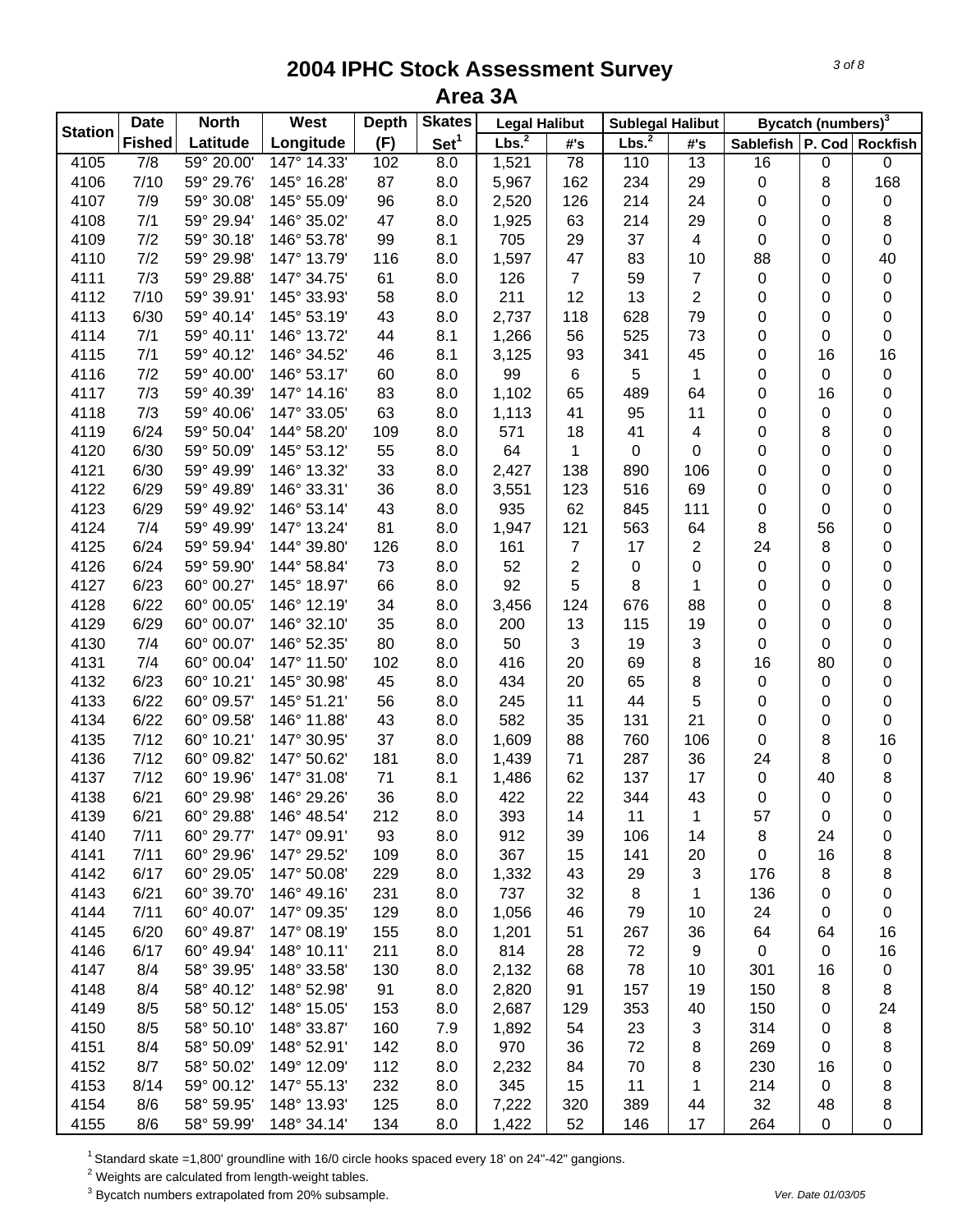| <b>Station</b> | <b>Date</b>   | <b>North</b> | West        | <b>Depth</b> | <b>Skates</b>    | <b>Legal Halibut</b> |                 | <b>Sublegal Halibut</b> |                         |                               | Bycatch (numbers) <sup>3</sup> |                |
|----------------|---------------|--------------|-------------|--------------|------------------|----------------------|-----------------|-------------------------|-------------------------|-------------------------------|--------------------------------|----------------|
|                | <b>Fished</b> | Latitude     | Longitude   | (F)          | Set <sup>1</sup> | Lbs. <sup>2</sup>    | #'s             | Lbs. <sup>2</sup>       | #'s                     | Sablefish   P. Cod   Rockfish |                                |                |
| 4156           | 8/7           | 59° 00.03'   | 148° 52.99' | 116          | 8.0              | 1,950                | $\overline{75}$ | 61                      | $\overline{8}$          | 198                           | 0                              | $\pmb{0}$      |
| 4157           | 8/7           | 59° 00.09'   | 149° 11.60' | 113          | 8.0              | 1,108                | 47              | 91                      | 11                      | 198                           | 8                              | 0              |
| 4158           | 8/3           | 59° 00.04'   | 149° 31.94' | 126          | 7.8              | 1,101                | 52              | 14                      | $\sqrt{2}$              | 194                           | 0                              | $\pmb{0}$      |
| 4159           | 8/19          | 59° 10.18'   | 147° 35.20' | 134          | 8.0              | 6,871                | 265             | 202                     | 22                      | 64                            | 16                             | 32             |
| 4160           | 8/14          | 59° 10.02'   | 147° 54.17' | 110          | 8.0              | 3,230                | 112             | 29                      | 3                       | 24                            | 0                              | $\pmb{0}$      |
| 4161           | 8/14          | 59° 10.14'   | 148° 14.38' | 67           | 8.0              | 6,005                | 207             | 1,023                   | 131                     | $\pmb{0}$                     | 0                              | 24             |
| 4162           | 8/6           | 59° 10.19'   | 148° 33.02' | 82           | 8.0              | 4,907                | 190             | 637                     | 83                      | 10                            | 0                              | $\pmb{0}$      |
| 4163           | 8/13          | 59° 10.02'   | 148° 53.26' | 98           | 8.0              | 663                  | 24              | 21                      | $\sqrt{3}$              | 8                             | 0                              | $\pmb{0}$      |
| 4164           | 8/13          | 59° 09.95'   | 149° 12.03' | 85           | 8.0              | 2,066                | 74              | 115                     | 14                      | $\pmb{0}$                     | 8                              | $\pmb{0}$      |
| 4165           | 8/3           | 59° 09.93'   | 149° 31.70' | 85           | 7.9              | 4,184                | 178             | 257                     | 31                      | 78                            | 0                              | $\pmb{0}$      |
| 4166           | 8/3           | 59° 09.94'   | 149° 50.52' | 73           | 7.9              | 2,915                | 128             | 598                     | 69                      | 16                            | 0                              | $\pmb{0}$      |
| 4167           | 8/19          | 59° 20.01'   | 147° 34.21' | 67           | 8.0              | 5,167                | 188             | 734                     | 96                      | $\pmb{0}$                     | 0                              | 71             |
| 4168           | 8/20          | 59° 20.12'   | 147° 53.97' | 101          | 8.0              | 602                  | 23              | 15                      | $\sqrt{2}$              | 24                            | 0                              | $\pmb{0}$      |
| 4169           | 8/20          | 59° 19.79'   | 148° 12.93' | 86           | 8.0              | 5,055                | 227             | 242                     | 28                      | 8                             | 16                             | $\pmb{0}$      |
| 4170           | 8/21          | 59° 19.96'   | 148° 32.79' | 51           | 8.0              | 5,134                | 165             | 675                     | 81                      | 0                             | 0                              | 104            |
| 4171           | 8/22          | 59° 19.94'   | 148° 53.15' | 93           | 8.0              | 682                  | 22              | 74                      | 8                       | 0                             | 0                              | $\pmb{0}$      |
| 4172           | 8/13          | 59° 19.94'   | 149° 11.75' | 102          | 8.0              | 2,731                | 100             | 35                      | $\overline{\mathbf{4}}$ | 152                           | 16                             | $\pmb{0}$      |
| 4173           | 8/27          | 59° 19.83'   | 149° 32.58' | 68           | 8.0              | 2,283                | 92              | 359                     | 44                      | $\pmb{0}$                     | 16                             | $\pmb{0}$      |
| 4174           | 8/12          | 59° 19.97'   | 149° 51.39' | 103          | 8.0              | 1,190                | 52              | 44                      | 6                       | 55                            | 16                             | $\pmb{0}$      |
| 4175           | 8/12          | 59° 19.97'   | 150° 11.04' | 89           | 8.0              | 3,642                | 170             | 235                     | 26                      | 16                            | 24                             | 16             |
| 4176           | 8/20          | 59° 30.10'   | 147° 52.96' | 61           | 8.0              | 1,085                | 40              | 386                     | 51                      | $\pmb{0}$                     | 8                              | $\pmb{0}$      |
| 4177           | 8/21          | 59° 30.00'   | 148° 13.12' | 115          | 8.0              | 548                  | 16              | 38                      | 5                       | 32                            | 0                              |                |
| 4178           | 8/21          | 59° 29.91'   | 148° 33.22' | 54           | 8.0              | 743                  | 30              | 1,038                   | 149                     | $\pmb{0}$                     | 0                              | 0<br>0         |
| 4179           | 8/22          | 59° 29.87'   | 148° 52.34' | 94           | 8.0              | 338                  | 10              | $\pmb{0}$               | 0                       | 8                             | 0                              |                |
|                | 8/22          |              | 149° 11.89' | 126          |                  |                      |                 |                         | 1                       |                               |                                | 0              |
| 4180           |               | 59° 30.02'   |             |              | 8.0              | 1,506                | 45              | 10                      |                         | 144                           | 8                              | 0              |
| 4181           | 8/27          | 59° 29.92'   | 149° 32.25' | 56           | 8.0              | 1,295                | 66              | 774                     | 106                     | $\mathbf 0$                   | 0                              | $\pmb{0}$      |
| 4182           | 8/27          | 59° 30.05'   | 149° 51.78' | 110          | 8.0              | 631                  | 25              | 42                      | 5                       | 88                            | 88                             | $\pmb{0}$      |
| 4183           | 8/12          | 59° 30.38'   | 150° 10.84' | 65           | 8.0              | 1,352                | 63              | 183                     | 26                      | 8                             | 0                              | $\mathbf 0$    |
| 4184           | 8/18          | 59° 39.92'   | 147° 53.11' | 37           | 8.0              | 2,148                | 78              | 263                     | 34                      | 0                             | 0                              | 24             |
| 4185           | 8/18          | 59° 39.86'   | 148° 12.70' | 64           | 8.0              | 1,193                | 72              | 443                     | 53                      | 0                             | 0                              | $\pmb{0}$      |
| 4186           | 8/24          | 59° 39.97'   | 148° 31.99' | 116          | 8.0              | 119                  | $\mathbf 5$     | 0                       | 0                       | 64                            | 0                              | 8              |
| 4187           | 8/24          | 59° 39.97'   | 148° 51.59' | 98           | 8.0              | 253                  | 8               | 9                       | 1                       | 8                             | 0                              | $\pmb{0}$      |
| 4188           | 8/25          | 59° 39.88'   | 149° 12.04' | 115          | 8.0              | 750                  | 22              | 8                       | 1                       | 112                           | 8                              | 0              |
| 4189           | 8/26          | 59° 39.98'   | 149° 31.86' | 157          | 8.0              | 317                  | 10              | 17                      | $\overline{2}$          | 71                            | 8                              | $\pmb{0}$      |
| 4190           | 8/18          | 59° 49.90'   | 148° 11.98' | 57           | 8.0              | 1,503                | 62              | 350                     | 42                      | 0                             | 8                              | 8              |
| 4191           | 8/24          | 59° 50.01'   | 148° 31.76' | 73           | 8.0              | 127                  | $\overline{7}$  | 35                      | 4                       | 24                            | 0                              | 0              |
| 4192           | 8/25          | 59° 49.96'   | 148° 52.03' | 93           | 8.0              | 331                  | 13              | 13                      | $\overline{2}$          | 103                           | 0                              | 0              |
| 4193           | 8/25          | 59° 50.00'   | 149° 12.15' | 81           | 8.0              | 1,075                | 44              | 198                     | 22                      | 8                             | 0                              | 0              |
| 4194           | 8/26          | 59° 50.04'   | 149° 31.99' | 85           | 8.0              | 341                  | 13              | 8                       | 1                       | 16                            | 0                              | 0              |
| 4195           | 8/9           | 58° 00.00'   | 149° 13.04' | 76           | 7.2              | 7,396                | 378             | 808                     | 88                      | 0                             | 0                              | $\overline{7}$ |
| 4196           | 8/9           | 58° 10.00'   | 148° 53.79' | 74           | 8.0              | 4,625                | 231             | 1,173                   | 134                     | 0                             | 0                              | 48             |
| 4197           | 8/9           | 58° 10.00'   | 149° 12.84' | 63           | 7.9              | 4,081                | 201             | 1,361                   | 154                     | 0                             | 0                              | 16             |
| 4198           | 8/8           | 58° 10.00'   | 149° 32.06' | 60           | 8.0              | 3,272                | 163             | 1,402                   | 170                     | 0                             | 0                              | 16             |
| 4199           | 8/8           | 58° 10.00'   | 149° 51.18' | 75           | 8.0              | 3,211                | 173             | 1,206                   | 137                     | 0                             | 8                              | 0              |
| 4200           | 8/28          | 58° 19.91'   | 148° 35.00' | 102          | 8.0              | 6,398                | 243             | 489                     | 60                      | 56                            | 16                             | 0              |
| 4201           | 8/28          | 58° 20.00'   | 148° 53.83' | 67           | 8.0              | 1,871                | 92              | 1,410                   | 171                     | 0                             | 8                              | 0              |
| 4202           | 8/18          | 58° 20.00'   | 149° 12.80' | 85           | 8.0              | 4,724                | 245             | 1,048                   | 129                     | 0                             | 24                             | 0              |
| 4203           | 8/8           | 58° 20.00'   | 149° 32.05' | 83           | 7.9              | 5,537                | 278             | 686                     | 81                      | 16                            | 0                              | 0              |
| 4204           | 8/7           | 58° 20.00'   | 149° 51.15' | 43           | 8.0              | 3,808                | 158             | 1,379                   | 173                     | 0                             | 0                              | 0              |
| 4205           | 8/6           | 58° 20.00'   | 150° 09.84' | 28           | 7.9              | 2,342                | 118             | 692                     | 83                      | 0                             | 0                              | 0              |
| 4206           | 8/6           | 58° 20.00'   | 150° 28.91' | 30           | 8.0              | 2,015                | 121             | 577                     | 69                      | 0                             | 0                              | 0              |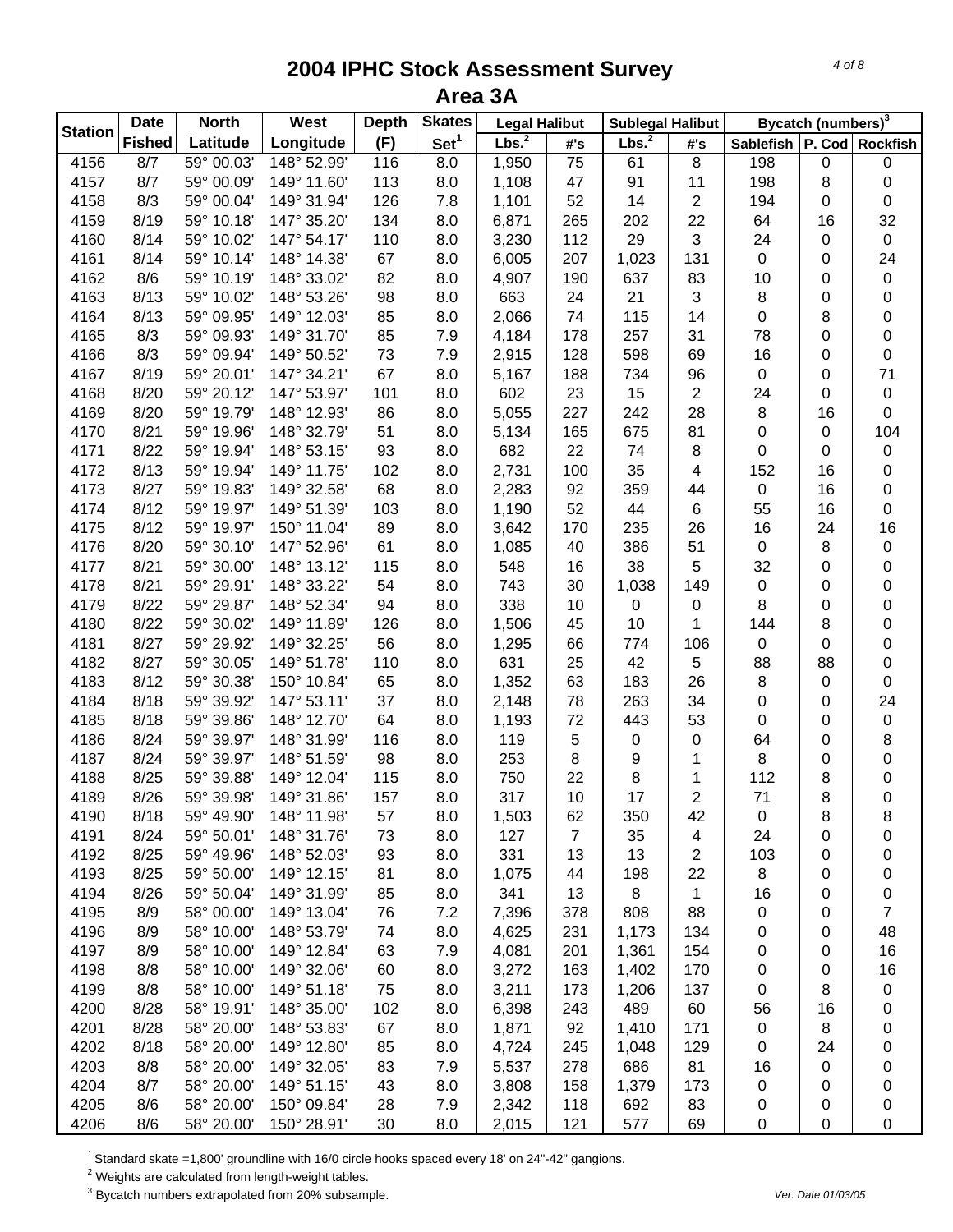| <b>Station</b> | <b>Date</b>   | <b>North</b> | West        | <b>Depth</b> | <b>Skates</b>    | <b>Legal Halibut</b> |                     | <b>Sublegal Halibut</b> |                |                               | Bycatch (numbers) <sup>3</sup> |                     |
|----------------|---------------|--------------|-------------|--------------|------------------|----------------------|---------------------|-------------------------|----------------|-------------------------------|--------------------------------|---------------------|
|                | <b>Fished</b> | Latitude     | Longitude   | (F)          | Set <sup>1</sup> | Lbs. <sup>2</sup>    | $\#^{\centerdot}$ s | Lbs. <sup>2</sup>       | #'s            | Sablefish   P. Cod   Rockfish |                                |                     |
| 4207           | 8/28          | 58° 29.99'   | 148° 34.00' | 71           | 7.9              | 5,372                | 258                 | 1,339                   | 159            | 0                             | 0                              | $\pmb{0}$           |
| 4208           | 8/18          | 58° 30.00'   | 148° 52.75' | 60           | 7.9              | 4,476                | 200                 | 1,524                   | 188            | 0                             | 0                              | 8                   |
| 4209           | 8/18          | 58° 30.00'   | 149° 12.86' | 65           | 7.8              | 3,529                | 154                 | 495                     | 62             | 0                             | 54                             | 0                   |
| 4210           | 8/17          | 58° 30.00'   | 149° 32.09' | 76           | 8.0              | 4,356                | 201                 | 389                     | 46             | 48                            | 71                             | 0                   |
| 4211           | 8/7           | 58° 30.00'   | 149° 51.00' | 76           | 8.0              | 2,892                | 156                 | 912                     | 107            | 32                            | 40                             | 0                   |
| 4212           | 8/7           | 58° 30.00'   | 150° 10.01' | 50           | 8.0              | 2,936                | 126                 | 876                     | 107            | $\pmb{0}$                     | 72                             | 0                   |
| 4213           | 8/6           | 58° 30.00'   | 150° 28.98' | 47           | 7.9              | 1,950                | 81                  | 1,351                   | 175            | $\pmb{0}$                     | 8                              | $\pmb{0}$           |
| 4214           | 8/5           | 58° 30.00'   | 150° 47.98' | 55           | 8.0              | 3,669                | 199                 | 608                     | 71             | $\pmb{0}$                     | 0                              | $\pmb{0}$           |
| 4215           | 8/17          | 58° 40.00'   | 149° 12.95' | 75           | 8.0              | 2,643                | 107                 | 459                     | 58             | 63                            | 48                             | 24                  |
| 4216           | 8/17          | 58° 40.00'   | 149° 31.96' | 72           | 8.0              | 4,991                | 200                 | 269                     | 30             | 55                            | 40                             | 0                   |
| 4217           | 8/16          | 58° 40.00'   | 149° 50.95' | 82           | 7.8              | 2,846                | 116                 | 362                     | 44             | 78                            | 62                             | 0                   |
| 4218           | 8/15          | 58° 40.00'   | 150° 09.92' | 67           | 8.0              | 4,171                | 192                 | 410                     | 48             | 8                             | 104                            | 0                   |
| 4219           | 8/15          | 58° 40.00'   | 150° 28.78' | 107          | 8.0              | 459                  | 18                  | 97                      | 11             | 182                           | 24                             | 0                   |
| 4220           | 8/5           | 58° 40.00'   | 150° 48.88' | 111          | 8.0              | 1,910                | 106                 | 217                     | 23             | 88                            | 8                              | 0                   |
| 4221           | 8/5           | 58° 40.00'   | 151° 08.12' | 105          | 8.0              | 1,993                | 90                  | 175                     | 20             | 135                           | 48                             | 0                   |
| 4222           | 8/16          | 58° 50.00'   | 149° 31.91' | 121          | 8.0              | 475                  | 20                  | 0                       | 0              | 246                           | 0                              | 8                   |
| 4223           | 8/16          | 58° 50.00'   | 149° 50.91' | 129          | 7.9              | 1,756                | 60                  | 24                      | 3              | 243                           | 0                              | 0                   |
| 4224           | 8/15          | 58° 50.00'   | 150° 10.05' | 87           | 8.0              | 4,531                | 174                 | 380                     | 42             | 63                            | 16                             | 0                   |
| 4225           | 8/27          | 58° 50.00'   | 150° 30.35' | 93           | 7.9              | 2,125                | 88                  | 204                     | 23             | 78                            | 16                             | 0                   |
| 4226           | 8/26          | 58° 50.00'   | 150° 49.07' | 96           | 8.0              | 1,580                | 75                  | 167                     | 20             | 48                            | 32                             | 0                   |
| 4227           | 8/26          | 58° 50.00'   | 151° 08.00' | 76           | 8.0              | 2,041                | 118                 | 631                     | 70             | 24                            | 32                             | $\pmb{0}$           |
| 4228           | 8/4           | 58° 50.00'   | 151° 27.95' | 57           | 7.9              | 1,523                | 88                  | 940                     | 120            | $\mathsf 0$                   | 0                              | 24                  |
| 4229           | 8/14          | 59° 00.00'   | 149° 50.98' | 121          | 7.9              | 443                  | 18                  | 46                      | $\overline{7}$ | 212                           | 0                              | $\pmb{0}$           |
| 4230           | 8/14          | 58° 59.50'   | 150° 11.07' | 102          | 8.0              | 1,207                | 60                  | 46                      | 6              | 143                           | 0                              | $\pmb{0}$           |
| 4231           | 8/27          | 59° 00.00'   | 150° 30.04' | 64           | 7.9              | 2,788                | 172                 | 1,329                   | 159            | $\pmb{0}$                     | 0                              | $\pmb{0}$           |
| 4232           | 8/26          | 59° 00.00'   | 150° 49.95' | 89           | 7.9              | 1,375                | 86                  | 617                     | 72             | 8                             | 8                              | 0                   |
| 4233           | 8/25          | 59° 00.00'   | 151° 09.12' | 84           | 5.9              | 2,579                | 124                 | 573                     | 68             | 0                             | 0                              | 0                   |
| 4234           | 8/25          | 59° 00.00'   | 151° 28.24' | 67           | 7.9              | 4,221                | 240                 | 1,017                   | 127            | 0                             | 8                              | 0                   |
| 4235           | 8/14          | 59° 10.00'   | 150° 11.18' | 67           | 7.8              | 2,501                | 138                 | 801                     | 100            | 0                             | 16                             | $\bf 8$             |
| 4236           | 8/24          | 59° 10.00'   | 150° 29.98' | 65           | 8.0              | 2,820                | 160                 | 409                     | 44             | 8                             | 8                              | $\mathsf{O}\xspace$ |
| 4237           | 8/24          | 59° 10.00'   | 150° 49.87' | 69           | 6.2              |                      | 190                 | 288                     | 33             | 0                             | 15                             | 7                   |
|                |               | 59° 10.00'   | 151° 08.82' |              |                  | 3,623                |                     |                         |                |                               |                                |                     |
| 4238           | 8/25          |              | 150° 31.10' | 29           | 7.9              | 5,138                | 262                 | 686                     | 75             | 0<br>48                       | 0<br>48                        | 47                  |
| 4239           | 8/24          | 59° 20.00'   |             | 125          | 8.0              | 2,543                | 96                  | 36                      | 4              | $\pmb{0}$                     |                                | $\pmb{0}$           |
| 4240           | 7/18          | 57° 19.75'   | 150° 46.00' | 87           | 8.0              | 3,825                | 248                 | 980                     | 112            |                               | 40                             | $\pmb{0}$           |
| 4241           | 7/20          | 57° 29.96'   | 150° 09.00' | 247          | 8.0              | 150                  | 9                   | 28                      | 3              | 103                           | 0                              | 0                   |
| 4242           | 7/18          | 57° 29.89'   | 150° 28.00' | 84           | 8.0              | 1,706                | 122                 | 921                     | 103            | 0                             | 48                             | 0                   |
| 4243           | 7/18          | 57° 29.95'   | 150° 46.00' | 53           | 8.0              | 3,046                | 183                 | 1,160                   | 137            | 0                             | 0                              | 0                   |
| 4244           | 7/20          | 57° 40.03'   | 149° 50.00' | 228          | 8.0              | 140                  | 8                   | $\mathbf 0$             | $\mathbf 0$    | 224                           | 0                              | 16                  |
| 4245           | 7/20          | 57° 40.11'   | 150° 09.00' | 114          | 8.0              | 4,115                | 230                 | 340                     | 37             | 64                            | 80                             | 0                   |
| 4246           | 7/19          | 57° 40.00'   | 150° 28.00' | 52           | 8.0              | 2,216                | 145                 | 1,553                   | 178            | $\mathbf 0$                   | 8                              | 0                   |
| 4247           | 7/17          | 57° 39.92'   | 150° 47.00' | 45           | 8.0              | 7,784                | 370                 | 1,765                   | 209            | 0                             | 0                              | 0                   |
| 4248           | 7/17          | 57° 39.96'   | 151° 05.00' | 39           | 8.0              | 3,369                | 185                 | 801                     | 92             | 0                             | 0                              | 0                   |
| 4249           | 7/15          | 57° 39.97'   | 151° 24.00' | 34           | 8.0              | 2,063                | 114                 | 310                     | 33             | 0                             | 8                              | 0                   |
| 4250           | 7/21          | 57° 50.00'   | 149° 31.77' | 223          | 8.0              | 718                  | 38                  | 67                      | $\overline{7}$ | 104                           | 0                              | 0                   |
| 4251           | 7/21          | 57° 50.19'   | 149° 49.99' | 140          | 8.0              | 2,768                | 183                 | 950                     | 105            | 48                            | 0                              | 0                   |
| 4252           | 7/19          | 57° 50.05'   | 150° 09.00' | 107          | 5.5              | 979                  | 69                  | 466                     | 52             | 50                            | 25                             | 0                   |
| 4253           | 7/19          | 57° 49.93'   | 150° 28.00' | 49           | 8.0              | 9,744                | 374                 | 783                     | 88             | 0                             | 0                              | 0                   |
| 4254           | 7/17          | 57° 49.94'   | 150° 47.00' | 45           | 8.0              | 4,328                | 241                 | 1,847                   | 206            | 0                             | 16                             | 0                   |
| 4255           | 7/16          | 57° 49.95'   | 151° 06.00' | 38           | 7.9              | 3,473                | 207                 | 2,284                   | 259            | 0                             | 0                              | 0                   |
| 4256           | 7/15          | 57° 49.96'   | 151° 24.00' | 29           | 8.0              | 1,429                | 92                  | 1,016                   | 113            | 0                             | 0                              | 0                   |
| 4257           | 7/15          | 57° 49.84'   | 151° 43.00' | 29           | 8.0              | 1,208                | 97                  | 1,648                   | 183            | 0                             | 16                             | 0                   |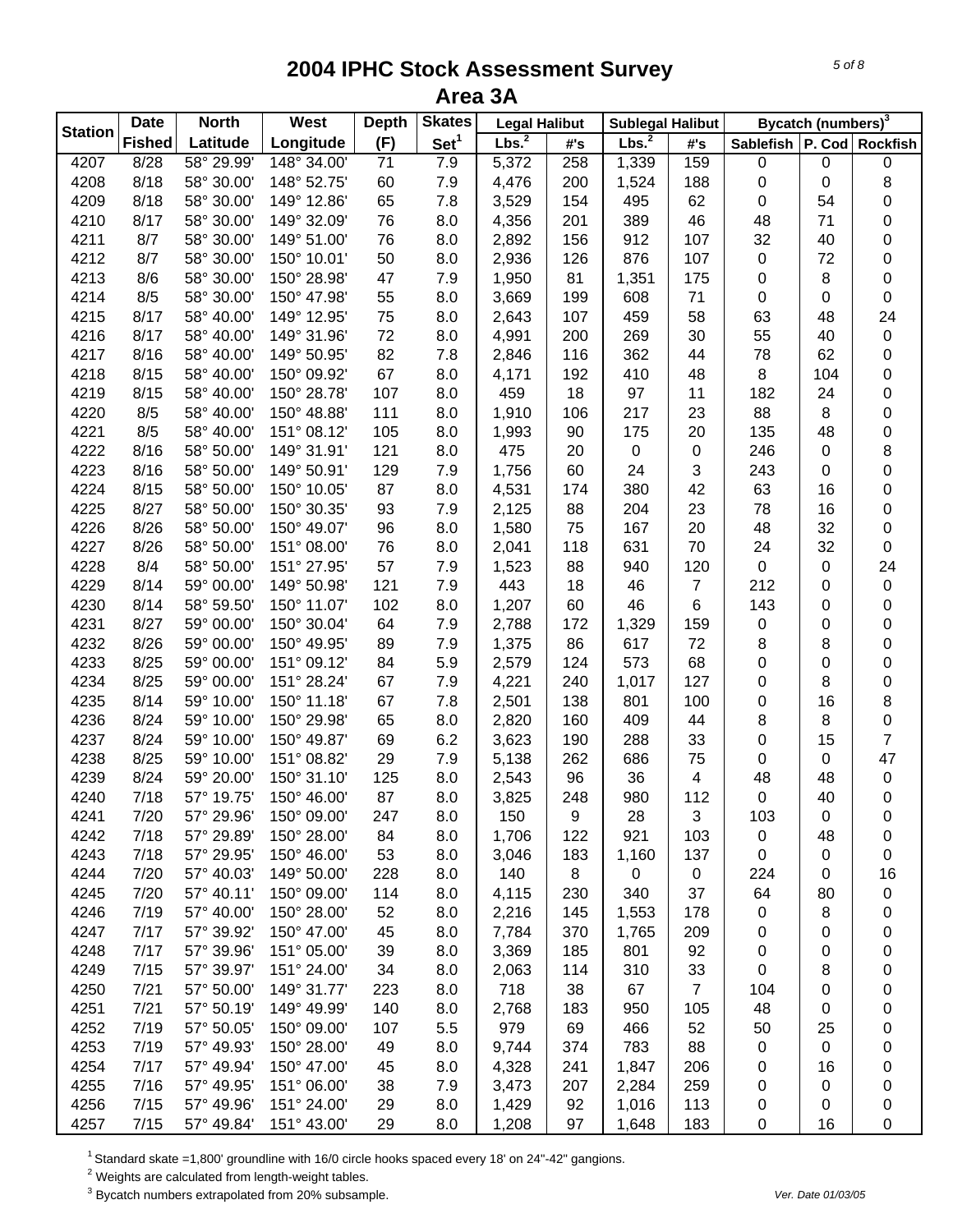| <b>Station</b> | <b>Date</b>   | <b>North</b>                  | West        | <b>Depth</b> | <b>Skates</b>    | <b>Legal Halibut</b> |     | <b>Sublegal Halibut</b> |                |                  | Bycatch (numbers) <sup>3</sup> |                 |
|----------------|---------------|-------------------------------|-------------|--------------|------------------|----------------------|-----|-------------------------|----------------|------------------|--------------------------------|-----------------|
|                | <b>Fished</b> | Latitude                      | Longitude   | (F)          | Set <sup>1</sup> | Lbs. <sup>2</sup>    | #'s | Lbs. <sup>2</sup>       | #'s            | <b>Sablefish</b> |                                | P. Cod Rockfish |
| 4258           | 7/9           | $\overline{57^{\circ} 50.00}$ | 152° 01.91' | 48           | 8.0              | 1,488                | 69  | 542                     | 72             | 0                | 63                             | $\pmb{0}$       |
| 4259           | 7/21          | 57° 59.99'                    | 149° 31.78' | 81           | 8.0              | 6,122                | 293 | 623                     | 71             | $\pmb{0}$        | 0                              | 0               |
| 4260           | 7/27          | 57° 59.98'                    | 149° 51.00' | 126          | 7.8              | 4,347                | 220 | 197                     | 22             | 163              | 16                             | 0               |
| 4261           | 7/27          | 57° 59.80'                    | 150° 09.00' | 123          | 7.9              | 1,511                | 97  | 119                     | 13             | 71               | 0                              | 0               |
| 4262           | 7/28          | 57° 59.72'                    | 150° 28.00' | 126          | 8.0              | 1,734                | 111 | 405                     | 44             | 40               | 56                             | 0               |
| 4263           | 7/15          | 58° 00.06'                    | 150° 47.00' | 70           | 7.0              | 1,932                | 109 | 334                     | 37             | 123              | 18                             | $\pmb{0}$       |
| 4264           | 7/16          | 57° 59.95'                    | 151° 06.00' | 43           | 8.0              | 5,276                | 236 | 1,605                   | 178            | $\mathbf 0$      | 8                              | $\,8\,$         |
| 4265           | 7/8           | 58° 00.00'                    | 151° 24.61' | 43           | 8.0              | 576                  | 35  | 446                     | 53             | 16               | 119                            | $\mathbf 0$     |
| 4266           | 7/8           | 58° 00.00'                    | 151° 44.11' | 66           | 8.0              | 1,002                | 73  | 1,044                   | 122            | 24               | 96                             | 0               |
| 4267           | 7/9           | 57° 59.99'                    | 152° 03.03' | 96           | 8.0              | 1,648                | 64  | 123                     | 14             | 88               | 88                             | 0               |
| 4268           | 7/9           | 58° 00.00'                    | 152° 22.16' | 104          | 8.0              | 1,928                | 84  | 156                     | 17             | $\pmb{0}$        | 127                            | 0               |
| 4269           | 7/27          | 58° 09.93'                    | 150° 10.00' | 82           | 8.0              | 5,584                | 278 | 759                     | 85             | 0                | 0                              | 0               |
| 4270           | 7/28          | 58° 10.15'                    | 150° 29.00' | 60           | 8.0              | 4,190                | 271 | 1,313                   | 148            | 0                | 0                              | 0               |
| 4271           | 7/28          | 58° 10.00'                    | 150° 48.00' | 59           | 7.9              | 2,095                | 138 | 1,114                   | 132            | 0                | 71                             | 0               |
| 4272           | 7/29          | 58° 09.95'                    | 151° 07.00' | 79           | 8.1              | 838                  | 48  | 148                     | 16             | 170              | 73                             | 0               |
| 4273           | 7/8           | 58° 10.00'                    | 151° 25.12' | 90           | 8.0              | 592                  | 42  | 458                     | 52             | $\pmb{0}$        | 196                            | 0               |
| 4274           | 8/1           | 58° 09.94'                    | 151° 41.67' | 35           | 8.0              | 4,570                | 321 | 1,268                   | 139            | 0                | 0                              | 0               |
| 4275           | 7/29          | 58° 19.89'                    | 150° 48.00' | 34           | 8.0              | 1,793                | 137 | 1,172                   | 141            | 0                | 0                              | 0               |
| 4276           | 7/29          | 58° 19.93'                    | 151° 07.00' | 66           | 8.1              | 3,960                | 222 | 643                     | 74             | 0                | 48                             | 0               |
| 4277           | 8/1           | 58° 20.00'                    | 151° 26.11' | 37           | 8.0              | 9,168                | 513 | 2,731                   | 308            | 0                | 0                              | 0               |
| 4278           | 8/1           | 58° 20.00'                    | 151° 45.15' | 28           | 8.0              | 3,546                | 205 | 1,327                   | 159            | $\mathbf 0$      | 0                              | 0               |
| 4279           | 7/30          | 58° 30.02'                    | 151° 07.00' | 57           | 7.9              | 1,179                | 84  | 476                     | 57             | 71               | 63                             | $\pmb{0}$       |
| 4280           | 7/30          | 58° 29.98'                    | 151° 26.99' | 92           | 8.0              | 2,198                | 114 | 166                     | 19             | 150              | 40                             | $\pmb{0}$       |
| 4281           | 7/31          | 58° 29.99'                    | 151° 45.97' | 94           | 8.1              | 4,701                | 202 | 59                      | $\overline{7}$ | 65               | 32                             | $\pmb{0}$       |
| 4282           | 7/30          | 58° 39.88'                    | 151° 27.00' | 100          | 8.0              | 2,232                | 109 | 388                     | 42             | 103              | $\pmb{0}$                      | $\pmb{0}$       |
| 4283           | 7/31          | 58° 40.00'                    | 151° 45.96' | 71           | 8.0              | 781                  | 30  | 89                      | 10             | 88               | 32                             | $\pmb{0}$       |
| 4284           | 7/31          | 58° 40.00'                    | 152° 05.83' | 69           | 8.0              | 1,585                | 70  | 190                     | 23             | 32               | 8                              | 0               |
| 4285           | 8/4           | 58° 49.36'                    | 152° 06.14' | 57           | 8.0              | 5,371                | 182 | 266                     | 31             | $\pmb{0}$        | 9                              | 9               |
| 4286           | 7/14          | 56° 20.00'                    | 152° 50.31' | 59           | 8.0              | 5,787                | 270 | 494                     | 59             | 8                | 32                             | $\mathbf 0$     |
| 4287           | 7/14          | 56° 20.00'                    | 153° 08.39' | 51           | 8.1              | 1,075                | 70  | 517                     | 62             | 8                | 0                              | 0               |
| 4288           | 7/13          | 56° 20.00'                    | 153° 26.20' | 32           | 8.1              | 6,326                | 340 | 789                     | 90             | 0                | 0                              | $\pmb{0}$       |
| 4289           | 6/27          | 56° 30.00'                    | 152° 15.30' | 126          | 8.1              | 2,983                | 161 | 302                     | 35             | 120              | 10                             | 10              |
| 4290           | 6/27          | 56° 30.00'                    | 152° 34.28' | 129          | 8.2              | 2,949                | 153 | 214                     | 24             | 196              | 0                              | 8               |
| 4291           | 7/14          | 56° 30.00'                    | 152° 51.09' | 27           | 7.3              | 8,100                | 321 | 655                     | 73             | $\mathsf 0$      | 0                              | $\pmb{0}$       |
| 4292           | 7/13          | 56° 30.00                     | 153° 09.10' | 39           | 8.1              | 3,172                | 196 | 1,397                   | 164            | 0                | 8                              | 0               |
| 4293           | 7/13          | 56° 30.00'                    | 153° 27.09' | 49           | 8.0              | 2,065                | 139 | 1,440                   | 168            | 0                | 0                              | 0               |
| 4294           | 7/12          | 56° 30.00'                    | 153° 45.00' | 37           | 8.0              | 2,547                | 105 | 437                     | 53             | 0                | 0                              | 0               |
| 4295           | 8/9           | 56° 40.00'                    | 151° 56.99' | 33           | 8.0              | 3,146                | 171 | 601                     | 66             | 0                | 0                              | 0               |
| 4296           | 8/9           | 56° 40.00'                    | 152° 15.10' | 25           | 8.0              | 4,205                | 260 | 1,301                   | 140            | 0                | 0                              | 0               |
| 4297           | 6/27          | 56° 39.94'                    | 152° 33.66' | 78           | 8.1              | 3,161                | 184 | 892                     | 105            | 0                | 8                              | 0               |
| 4298           | 7/15          | 56° 40.00'                    | 152° 52.04' | 37           | 8.0              | 3,055                | 181 | 1,587                   | 186            | 0                | 0                              | 0               |
| 4299           | 7/11          | 56° 40.00'                    | 153° 10.25' | 82           | 8.1              | 4,002                | 155 | 257                     | 29             | 0                | 16                             | 0               |
| 4300           | 7/12          | 56° 40.00'                    | 153° 28.13' | 75           | 8.0              | 2,611                | 121 | 421                     | 48             | 0                | 87                             | 0               |
| 4301           | 7/12          | 56° 40.00'                    | 153° 46.08' | 47           | 8.0              | 3,641                | 189 | 373                     | 46             | 0                | 16                             | 0               |
| 4302           | 8/10          | 56° 50.00'                    | 151° 40.17' | 155          | 8.1              | 1,516                | 89  | 155                     | 17             | 218              | 0                              | 32              |
|                |               |                               |             |              |                  |                      |     |                         |                |                  |                                |                 |
| 4303           | 8/8           | 56° 50.00'<br>56° 50.00'      | 151° 57.97' | 41           | 8.0              | 4,547                | 224 | 1,066                   | 119            | 0                | 0                              | 0               |
| 4304           | 8/8           |                               | 152° 16.04' | 52           | 8.1              | 4,570                | 247 | 1,172                   | 132            | 0                | 0                              | 0               |
| 4305           | 8/8           | 56° 50.00'                    | 152° 35.01' | 75           | 8.1              | 1,715                | 110 | 667                     | 73             | 73               | 73                             | 0               |
| 4306           | 7/15          | 56° 50.00'                    | 152° 53.05' | 33           | 8.1              | 1,713                | 119 | 2,008                   | 238            | $\pmb{0}$        | 0                              | 0               |
| 4307           | 7/11          | 56° 50.00'                    | 153° 11.32' | 57           | 7.9              | 3,137                | 183 | 890                     | 106            | 0                | 0                              | 0               |
| 4308           | 7/11          | 56° 49.50'                    | 153° 29.57' | 48           | 8.0              | 2,867                | 122 | 265                     | 31             | $\mathbf 0$      | 0                              | 0               |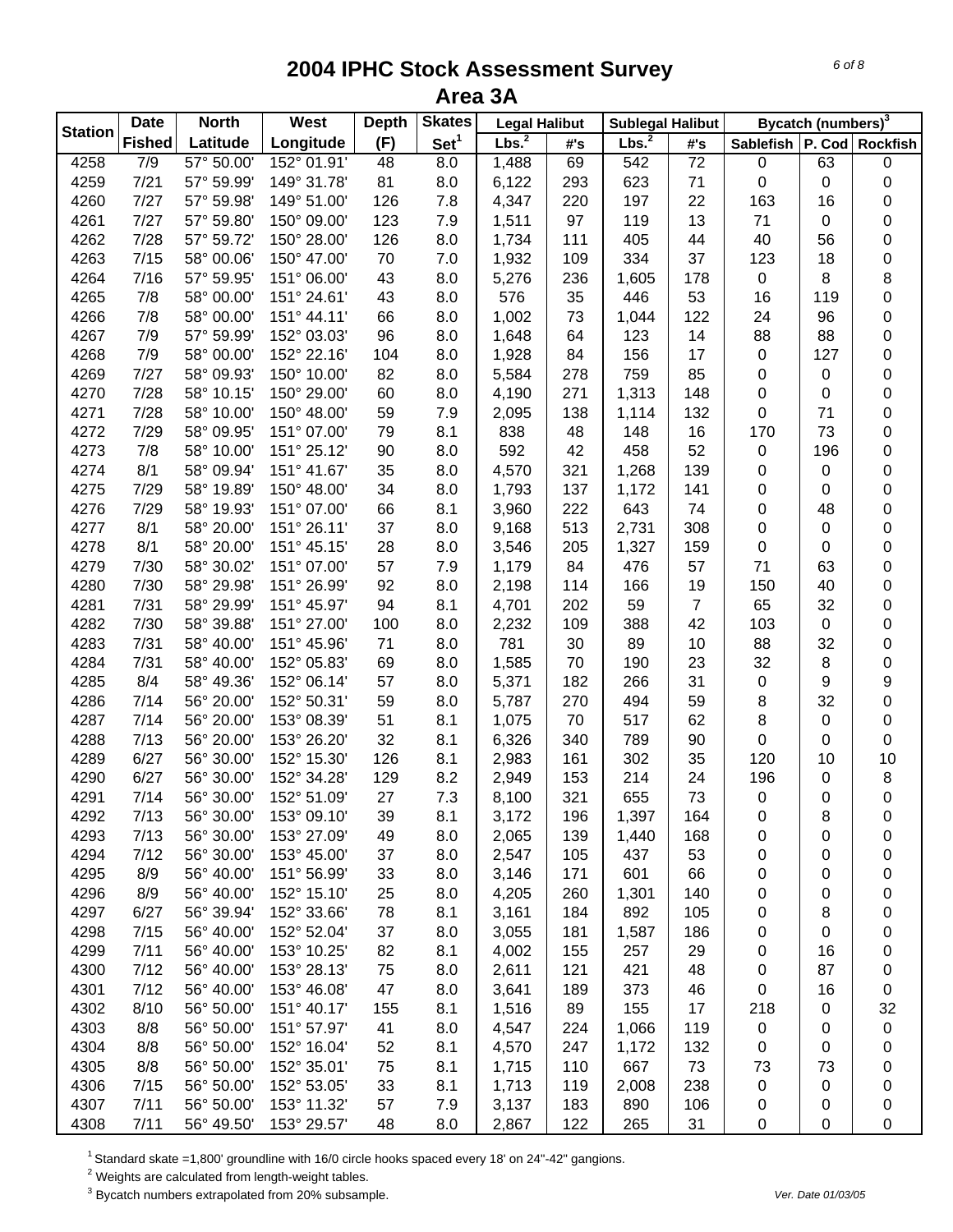| <b>Station</b> | <b>Date</b>   | <b>North</b> | West        | <b>Depth</b> | <b>Skates</b>    | <b>Legal Halibut</b> |     | <b>Sublegal Halibut</b> |                |                               | Bycatch (numbers) <sup>3</sup> |                  |
|----------------|---------------|--------------|-------------|--------------|------------------|----------------------|-----|-------------------------|----------------|-------------------------------|--------------------------------|------------------|
|                | <b>Fished</b> | Latitude     | Longitude   | (F)          | Set <sup>1</sup> | Lbs. <sup>2</sup>    | #'s | Lbs. $^2$               | #'s            | Sablefish   P. Cod   Rockfish |                                |                  |
| 4309           | 8/10          | 57° 00.00    | 151° 40.17' | 40           | 8.0              | 3,602                | 204 | 1,320                   | 160            | $\pmb{0}$                     | $\mathbf 0$                    | 0                |
| 4310           | 8/10          | 57° 00.01'   | 151° 59.14' | 43           | 8.1              | 1,081                | 85  | 1,996                   | 230            | 0                             | 0                              | 0                |
| 4311           | 6/28          | 57° 00.01'   | 152° 17.23' | 40           | 8.2              | 3,495                | 199 | 1,833                   | 223            | 0                             | 0                              | 0                |
| 4312           | 6/26          | 57° 00.00'   | 152° 34.84' | 85           | 8.2              | 2,786                | 136 | 525                     | 60             | 57                            | 49                             | 0                |
| 4313           | 6/26          | 57° 00.00'   | 152° 53.72' | 64           | 8.2              | 2,941                | 166 | 904                     | 112            | $\pmb{0}$                     | 65                             | 0                |
| 4315           | 8/11          | 57° 10.00'   | 151° 22.32' | 69           | 8.0              | 4,917                | 274 | 885                     | 98             | $\boldsymbol{0}$              | 32                             | 0                |
| 4316           | 8/11          | 57° 10.00'   | 151° 41.06' | 39           | 8.1              | 2,449                | 153 | 1,077                   | 126            | $\boldsymbol{0}$              | $\pmb{0}$                      | 0                |
| 4317           | 6/28          | 57° 09.97'   | 151° 59.28' | 38           | 8.0              | 2,499                | 150 | 1,315                   | 148            | $\boldsymbol{0}$              | 0                              | 0                |
| 4318           | 6/28          | 57° 10.00'   | 152° 18.45' | 42           | 8.0              | 1,578                | 100 | 1,626                   | 202            | $\boldsymbol{0}$              | 0                              | 0                |
| 4319           | 6/26          | 57° 10.00'   | 152° 36.25' | 53           | 8.2              | 1,764                | 99  | 656                     | 78             | $\boldsymbol{0}$              | 204                            | 0                |
| 4320           | 8/12          | 57° 20.00'   | 151° 04.11' | 48           | 8.0              | 4,092                | 228 | 1,160                   | 131            | $\pmb{0}$                     | 24                             | 0                |
| 4321           | 8/12          | 57° 20.00'   | 151° 23.14' | 72           | 8.1              | 2,496                | 128 | 331                     | 40             | 89                            | 89                             | 0                |
| 4322           | 8/12          | 57° 20.00'   | 151° 41.10' | 32           | 8.0              | 1,546                | 113 | 1,549                   | 173            | $\pmb{0}$                     | 16                             | 0                |
| 4323           | 6/25          | 57° 19.95'   | 152° 00.09' | 40           | 8.1              | 2,022                | 100 | 597                     | 72             | 0                             | 121                            | 0                |
| 4324           | 6/25          | 57° 20.00'   | 152° 17.84' | 23           | 8.1              | 3,430                | 105 | 94                      | 12             | 0                             | 0                              | 0                |
| 4325           | 8/13          | 57° 30.00'   | 151° 04.08' | 42           | 8.0              | 2,144                | 135 | 1,692                   | 200            | $\pmb{0}$                     | 0                              | 0                |
| 4326           | 8/13          | 57° 30.00'   | 151° 24.10' | 58           | 8.0              | 2,607                | 180 | 1,097                   | 127            | 16                            | 112                            | 0                |
| 4327           | 6/24          | 57° 29.99'   | 151° 41.94' | 62           | 8.2              | 1,856                | 125 | 652                     | 73             | 16                            | 114                            | 0                |
| 4328           | 6/25          | 57° 30.01'   | 152° 01.10' | 26           | 6.3              | 4,865                | 218 | 403                     | 47             | $\pmb{0}$                     | 52                             | 0                |
| 4329           | 6/24          | 57° 40.00'   | 151° 43.30' | 36           | 8.0              | 1,292                | 100 | 1,979                   | 231            | 0                             | $\pmb{0}$                      | 0                |
| 4330           | 6/24          | 57° 40.01'   | 152° 00.75' | 99           | 7.2              | 2,121                | 100 | 128                     | 15             | $\boldsymbol{0}$              | 213                            | 0                |
| 4331           | 6/4           | 57° 30.06'   | 154° 55.25' | 129          | 8.0              | 859                  | 40  | 97                      | 12             | 97                            | 57                             | 0                |
| 4332           | 6/5           | 57° 40.03'   | 154° 34.81' | 121          | 8.0              | 1,558                | 62  | 101                     | 12             | 81                            | 40                             | 0                |
| 4333           | 6/4           | 57° 40.02'   | 154° 54.26' | 129          | 8.0              | 1,750                | 76  | 61                      | 8              | $\mathbf 0$                   | 100                            | 0                |
| 4334           | 6/4           | 57° 39.87'   | 155° 13.54' | 163          | 7.9              | 1,774                | 75  | 127                     | 16             | 86                            | 8                              | 0                |
| 4335           | 6/6           | 57° 49.91'   | 154° 14.79' | 114          | 8.0              | 1,240                | 56  | 42                      | 5              | 32                            | 87                             | 0                |
| 4336           | 6/6           | 57° 49.98'   | 154° 34.38' | 128          | 8.0              | 1,915                | 92  | 86                      | 9              | 63                            | 8                              | 0                |
| 4337           | 6/5           | 57° 49.86'   | 154° 52.88' | 158          | 8.0              | 1,768                | 86  | 67                      | 8              | 72                            | 0                              | 0                |
| 4338           | 6/2           | 58° 00.01'   | 153° 37.30' | 91           | 7.9              | 2,126                | 102 | 413                     | 48             | $\pmb{0}$                     | 32                             | 0                |
| 4339           | 6/3           | 57° 59.95'   | 153° 56.17' | 109          | 8.0              | 1,181                | 52  | 55                      | $\overline{7}$ | $\mathbf 0$                   | 88                             | 0                |
| 4340           | 6/6           | 57° 59.91'   | 154° 14.33' | 127          | 8.0              | 1,496                | 76  | 101                     | 11             | 112                           | 24                             | 0                |
| 4341           | 6/2           | 58° 10.14'   | 153° 18.60' | 62           | 7.9              |                      | 71  | 864                     | 107            | $\pmb{0}$                     | 157                            |                  |
|                |               | 58° 09.96'   | 153° 38.12' |              |                  | 1,056                |     |                         |                |                               |                                | 0                |
| 4342           | 6/2           |              |             | 107          | 7.9              | 1,374                | 61  | 97                      | 12             | 16<br>63                      | 71<br>32                       | 0<br>$\mathbf 0$ |
| 4343           | 6/9           | 58° 09.98'   | 153° 56.85' | 118          | 8.0              | 754                  | 39  | 135                     | 15             |                               |                                |                  |
| 4344           | 6/20          | 58° 19.83'   | 153° 20.13' | 98           | 8.0              | 2,066                | 96  | 143                     | 17             | 40                            | 32                             | 0                |
| 4345           | 6/9           | 58° 19.86'   | 153° 39.34' | 97           | 8.0              | 2,633                | 102 | 126                     | 15             | 0                             | 65                             | 0                |
| 4346           | 6/9           | 58° 19.98'   | 153° 58.17' | 46           | 8.0              | 1,137                | 52  | 600                     | 88             | 0                             | 32                             | 0                |
| 4347           | 6/19          | 58° 29.88'   | 153° 02.15' | 91           | 8.0              | 3,027                | 139 | 274                     | 34             | 32                            | 8                              | 0                |
| 4348           | 6/20          | 58° 30.00'   | 153° 20.86' | 100          | 8.0              | 1,937                | 84  | 242                     | 29             | 24                            | 48                             | 0                |
| 4349           | 6/20          | 58° 30.00'   | 153° 41.56' | 52           | 8.0              | 3,321                | 121 | 419                     | 53             | $\mathbf 0$                   | 79                             | 0                |
| 4350           | 6/19          | 58° 40.42'   | 152° 43.73' | 109          | 7.9              | 1,432                | 71  | 130                     | 15             | 16                            | 94                             | 0                |
| 4351           | 6/21          | 58° 39.91'   | 153° 03.11' | 87           | 8.0              | 3,464                | 160 | 144                     | 17             | 0                             | 40                             | 0                |
| 4352           | 6/21          | 58° 40.02'   | 153° 23.04' | 26           | 8.0              | 1,230                | 54  | 452                     | 66             | 0                             | 64                             | 0                |
| 4353           | 8/11          | 58° 50.01'   | 152° 25.86' | 96           | 8.0              | 3,190                | 170 | 161                     | 18             | 56                            | 56                             | 0                |
| 4354           | 8/11          | 58° 50.03'   | 152° 44.97' | 103          | 8.0              | 635                  | 35  | 209                     | 24             | 8                             | 168                            | 0                |
| 4355           | 6/21          | 58° 49.95'   | 153° 03.86' | 91           | 8.0              | 1,795                | 69  | 169                     | 19             | 0                             | 16                             | 0                |
| 4356           | 6/18          | 58° 59.88'   | 151° 47.14' | 71           | 8.0              | 3,319                | 186 | 675                     | 83             | 0                             | 8                              | 0                |
| 4357           | 6/18          | 59° 00.20'   | 152° 06.89' | 78           | 8.0              | 5,559                | 307 | 1,092                   | 131            | 0                             | 0                              | 0                |
| 4358           | 8/11          | 59° 00.14'   | 152° 26.79' | 79           | 8.0              | 2,476                | 110 | 321                     | 42             | 56                            | 24                             | 0                |
| 4359           | 8/10          | 58° 59.97'   | 152° 46.09' | 93           | 8.0              | 1,495                | 81  | 223                     | 27             | 0                             | 182                            | 0                |
| 4360           | 6/14          | 59° 00.05'   | 153° 05.18' | 83           | 8.0              | 3,863                | 161 | 250                     | 32             | 0                             | $\pmb{0}$                      | 0                |